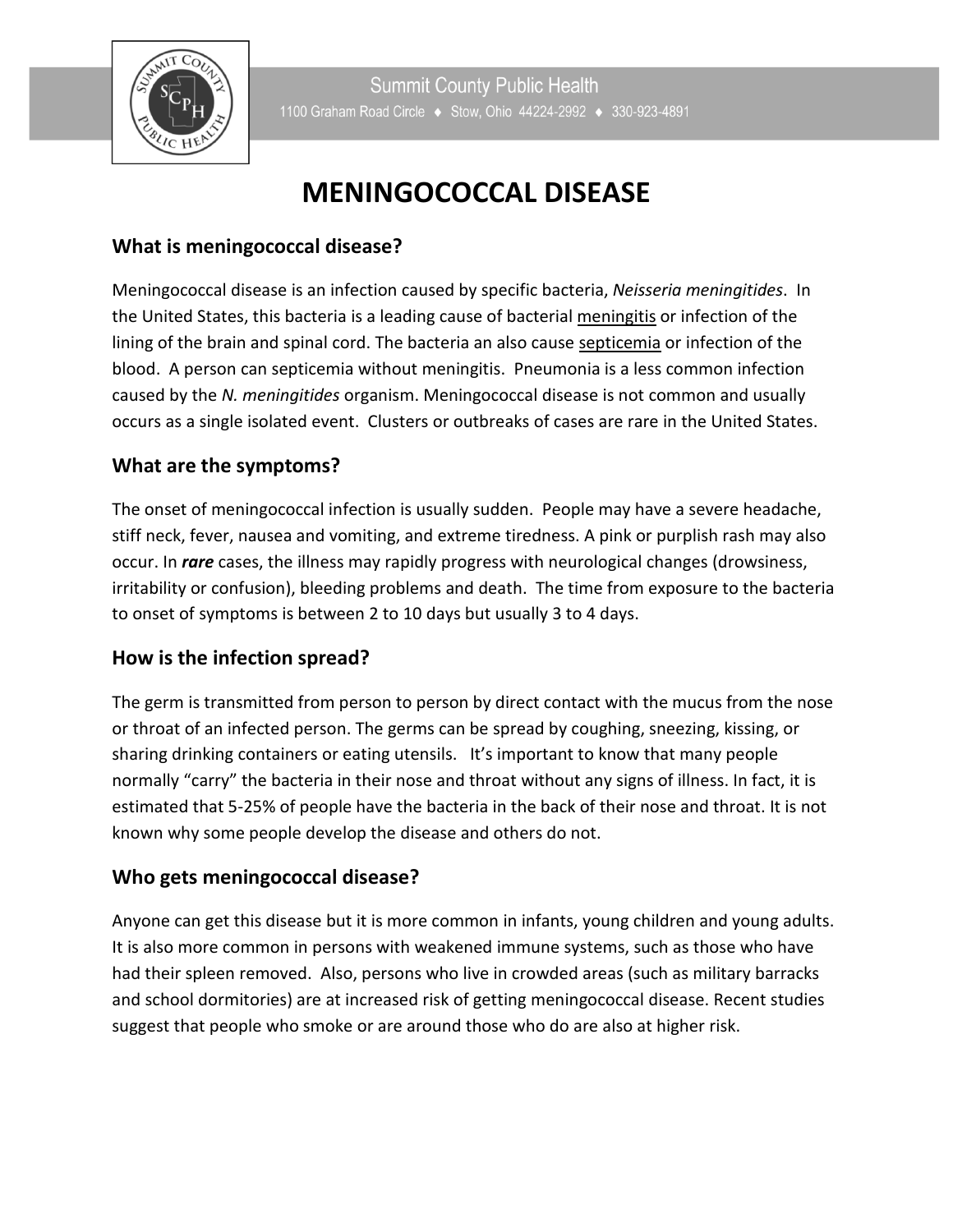# **How long is someone contagious?**

A person is contagious (able to spread the germ to others) from the time he or she is first infected until the bacteria is no longer present in the discharges from the nose and mouth discharges or blood. This is usually 24 hours after appropriate antibiotics have been given to the infected person.

# **What is the treatment for meningococcal infections?**

Prompt medical attention is essential. Intravenous antibiotics are used to treat this disease. Hospitalization and special intensive care is often needed.

# **Is there a vaccine for meningococcal disease?**

There are at least seven different strains of *N. meningitides*. There are no vaccines that can prevent all types (strains). Currently, there are two vaccines available in the United States that can prevent 4 of these strains (A, C, Y and W-135). The 4 strains account for two thirds of the reported cases in the U. S. each year. Most of the remaining cases are caused by serogroup B which is not present in the vaccine.

Until recently, the vaccine was recommended only for individuals traveling to countries were disease is common (such as certain parts of Africa), and freshman students living in dormitories. However, in the United States, routine vaccination is currently recommended for **all** children between the ages of 11 and 18 years. The vaccine is also recommended for persons 2 – 55 years old with certain medical conditions or risk factors. If you have questions about the vaccine, please refer to your healthcare provider or contact the local health department.

# **Should close contacts be treated? What is a close contact?**

Since the disease is spread by direct exposure to discharges of the nose or throat, certain persons are at increased risk to develop illness. The local health department will help identify those persons and determine who may need preventative medication. Those persons include household contacts, playmates in a day care center, boyfriend or girlfriend, and certain health care workers. Casual contacts, or those with no direct exposure to an ill person's oral secretions, are not considered at high risk and require no preventative medication. These persons would include classmates in a regular school setting or those in a work in an office or factory setting. The purpose of medication for contacts is to offer protection from developing the illness. Treatment consists of an antibiotic (usually rifampin or ciprofloxacin) which is given for 1 or two days. All close contacts, even if they have taken a preventative treatment, should watch for signs of infection, especially fever, and call their doctor as soon as possible.